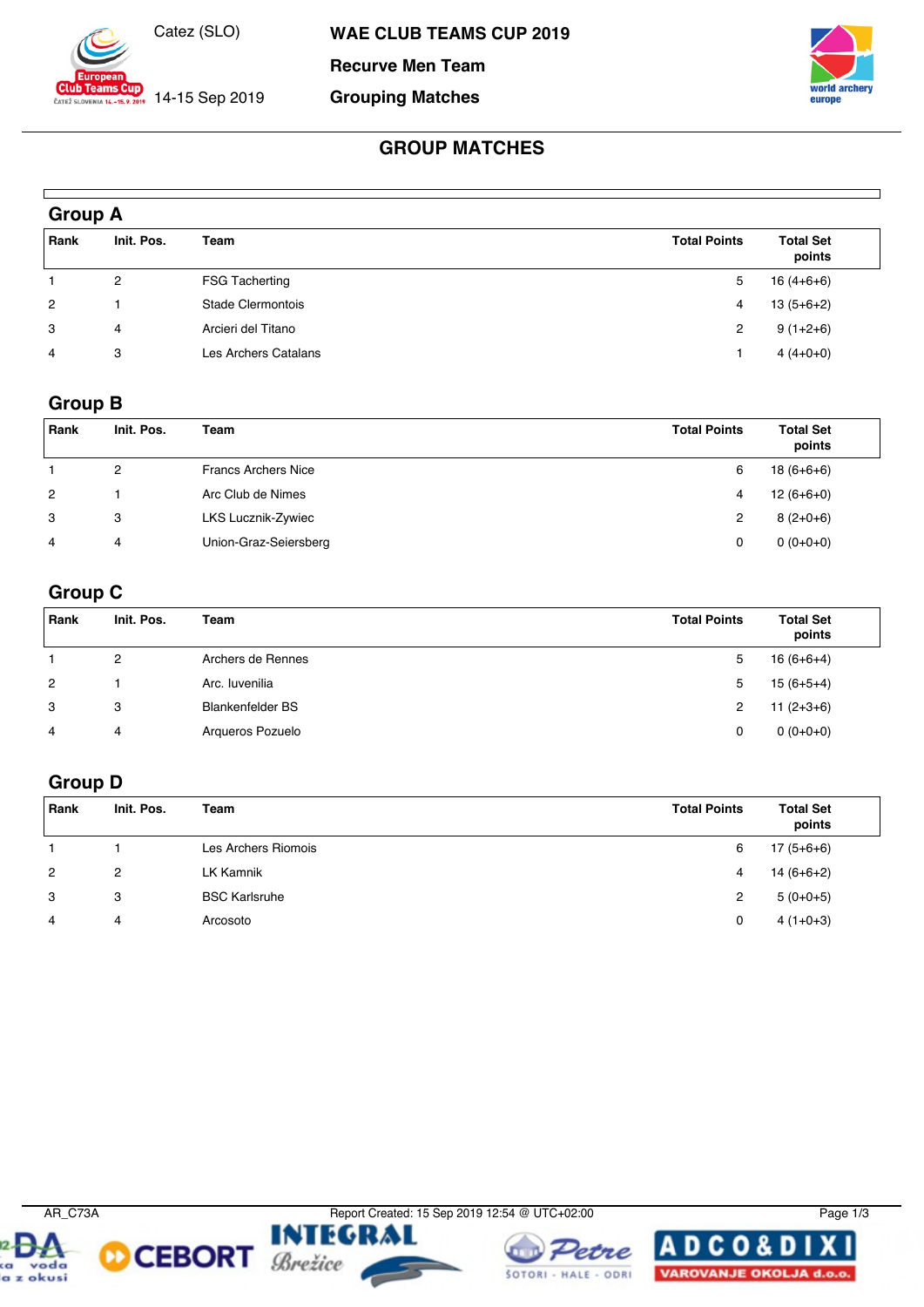

 $-15.2019$  14-15 Sep 2019

**Recurve Women Team**

**Grouping Matches**



### **GROUP MATCHES**

| <b>Group A</b> |            |                      |                     |                            |  |  |
|----------------|------------|----------------------|---------------------|----------------------------|--|--|
| Rank           | Init. Pos. | Team                 | <b>Total Points</b> | <b>Total Set</b><br>points |  |  |
|                |            | LKS Lucznik-Zywiec   | 3                   | $10(0+4+6)$                |  |  |
| $\overline{2}$ | 2          | LK Ankaran           | 2                   | $6(6+0+0)$                 |  |  |
| 3              | 3          | Archers de Compiegne |                     | $6(2+4+0)$                 |  |  |

#### **Group B**

| Rank | Init. Pos. | Team                     | <b>Total Points</b> | <b>Total Set</b><br>points |
|------|------------|--------------------------|---------------------|----------------------------|
|      |            | La Sentinelle de Brienon | 4                   | $11(0+6+5)$                |
| 2    | 2          | Les Archers Catalans     |                     | $6(5+0+1)$                 |
| 3    | 3          | Arc Club de Nimes        |                     | $3(3+0+0)$                 |

# **Group C**

| Rank | Init. Pos. | Team                          | <b>Total Points</b> | <b>Total Set</b><br>points |
|------|------------|-------------------------------|---------------------|----------------------------|
|      |            | Les Archers Riomois           |                     | $11(0+6+5)$                |
| 2    | 2          | Club Sagitta de tiro con arco |                     | $9(6+0+3)$                 |
| 3    | 3          | <b>Blankenfelder BS</b>       |                     | $2(2+0+0)$                 |

### **Group D**

| Rank           | Init. Pos. | Team          | <b>Total Points</b> | <b>Total Set</b><br>points |
|----------------|------------|---------------|---------------------|----------------------------|
|                | 2          | Saint Avertin | 4                   | $12(6+0+6)$                |
| $\overline{2}$ |            | Al'Kala       | 2                   | $7(0+5+2)$                 |
| 3              | 3          | Almussafes    | 0                   | $3(2+1+0)$                 |



**CEBORT** Brežice

AR\_C73A Report Created: 15 Sep 2019 12:54 @ UTC+02:00 **INTEGRAL**